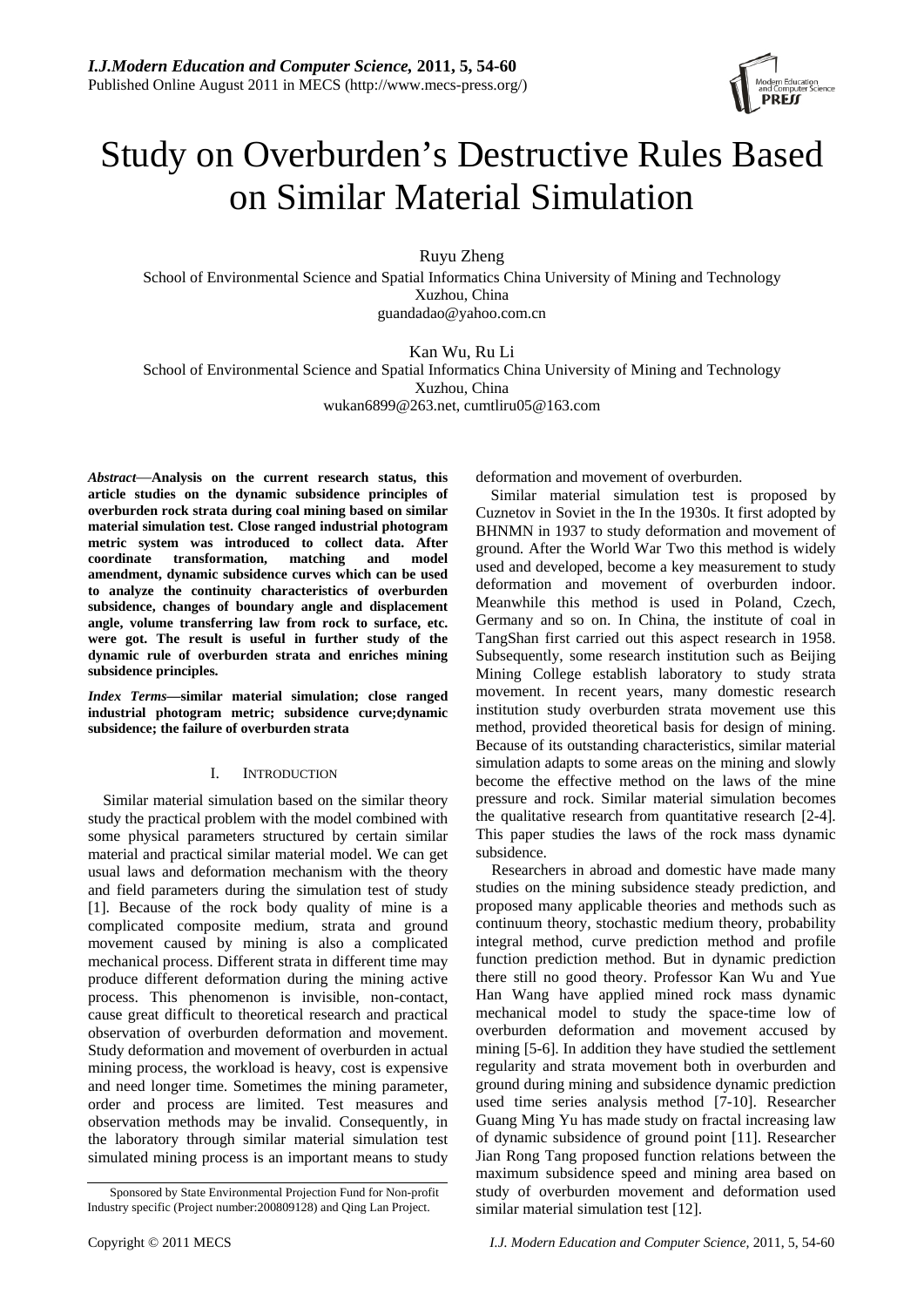SIMULATION TEST

#### II. THE DESIGN AND OBSERVATION OF THE SIMILAR MATERIAL MODEL

Common rock in China and its compressive strength are shown in table 1. This paper design the chart of the rock distribution according to the geological and mining conditions of the study areas and compressive strength, it is shown in fig1.

TABLE 1 COMMON ROCK IN CHINA AND IT'S COMPRESSIVE STRENGTH

|                        | Rock type        | Uniaxial compressive<br>strength(Rc/MPa) |  |
|------------------------|------------------|------------------------------------------|--|
|                        | fine sandstone   | $103.9 \sim 143$                         |  |
| Sandstone              | medium sandstone | $85.7 \sim 133.3$                        |  |
|                        | gritstone        | $56.8 \sim 123.5$                        |  |
|                        | siltstone        | $36.3 \sim 54.9$                         |  |
| Conglomerate           | glutenite        | $6.9 \sim 121.5$                         |  |
|                        | conglomerate     | $80.4 - 94$                              |  |
| Shale                  | sandy shale      | $39.2 \sim 90.2$                         |  |
|                        | shale            | $18.6 \sim 39.2$                         |  |
| Limestone<br>limestone |                  | $52.9 \sim 157.8$                        |  |
| Coal                   |                  | $4.9 - 49$                               |  |

| Actual wall rock of                             | <b>Thickness</b> | Wall rock in test            | Thickness |
|-------------------------------------------------|------------------|------------------------------|-----------|
| coal in research region                         | (m)              |                              | (m)       |
| Topsoil                                         | 115.1            | Topsoil                      | 20        |
| Argillaceous medium<br>sandstone (weak)         | 86.1             | Sand - mudstone<br>(weak)    | 50        |
| Fine sandstone<br>interbedding<br>(medium hard) | 13.56            | Mudstone<br>(weak)           | 30        |
| Argillaceous<br>siltstone(weak)                 | 4.14             | Sandy shale<br>(medium hard) | 14        |
| Fine sandstone<br>interbedding<br>(medium hard) | 21.89            | Limestone<br>(hard)          | 4         |
| Conglomerate(hard)                              | 9.85             | Shale(weak)                  | 22        |
| Siltstone<br>(medium hard)                      | 11.54            | Glutenite<br>(medium hard)   | 10        |
| Fine sandstone<br>interbedding<br>(medium hard) | 14.09            | Siltstone(medium<br>hard)    | 26        |
| Coal(weak)                                      | 5.78             | Coal(weak)                   | 4         |

TABLE 2 PROTOTYPE AND DESIGN OF SIMILAR MATERIAL

The distribution of rock above the coal is contained in table 2. For the rock below the coal reference to common distribution in China coal mining is show in figure 2.

The distribution of rock above the coal is contained in table 2. For the rock below the coal reference to common distribution in China coal mining is show in figure 1.

|               |                  | Pressive strength |         | Density (kg/m3) | Table                            | Material |                |             | agglutinate |                   |
|---------------|------------------|-------------------|---------|-----------------|----------------------------------|----------|----------------|-------------|-------------|-------------------|
| Rock type     | Reality<br>(Mpa) | Model<br>(N/cm2)  | Reality | Model           | search:<br>R(N/cm <sup>2</sup> ) | Sand     | Mica<br>powder | Agglutinate | Plaster     | Calcium carbonate |
| Mudstone      | 12.7             | 3.74              | 2550    | 1500            | 3.67                             | 80       | 17             | 3           | 3           | $\tau$            |
| Sand-mudstone | 27.7             | 7.71              | 2693    | 1500            | 7.41                             | 80       | 17             | 3           | 7           | 3                 |
| Sandy shale   | 37.2             | 10.61             | 2630    | 1500            | 10.12                            | 71       | 23             | 6           | 3           | 7                 |
| Shale         | 20               | 5.66              | 2650    | 1500            | 5.20                             | 80       | 18             | 12          | 7           | 3                 |
| Limestone     | 87.8             | 20.98             | 3139    | 1500            | 21.00                            | 70       | 12             | 18          | 3           | $\tau$            |
| Glutenite     | 54.7             | 15.84             | 2590    | 1500            | 15.53                            | 71       | 23             | 6           | 5           | 5                 |
| Siltstone     | 76.2             | 21.45             | 2664    | 1500            | 21.52                            | 70       | 22             | 8           | 5           | 5                 |
| Gritstone     | 91.2             | 26.82             | 2550    | 1500            | 26.06                            | 74       | 16             | 10          | 5           | 5                 |
| Conglomerate  | 90.8             | 23.89             | 2850    | 1500            | 21.73                            | 71       | 23             | 6           | 7           | 3                 |

TABLE 3 SIMILAR MATERIAL PRESCRIPTION OF LEVEL SEAM COAL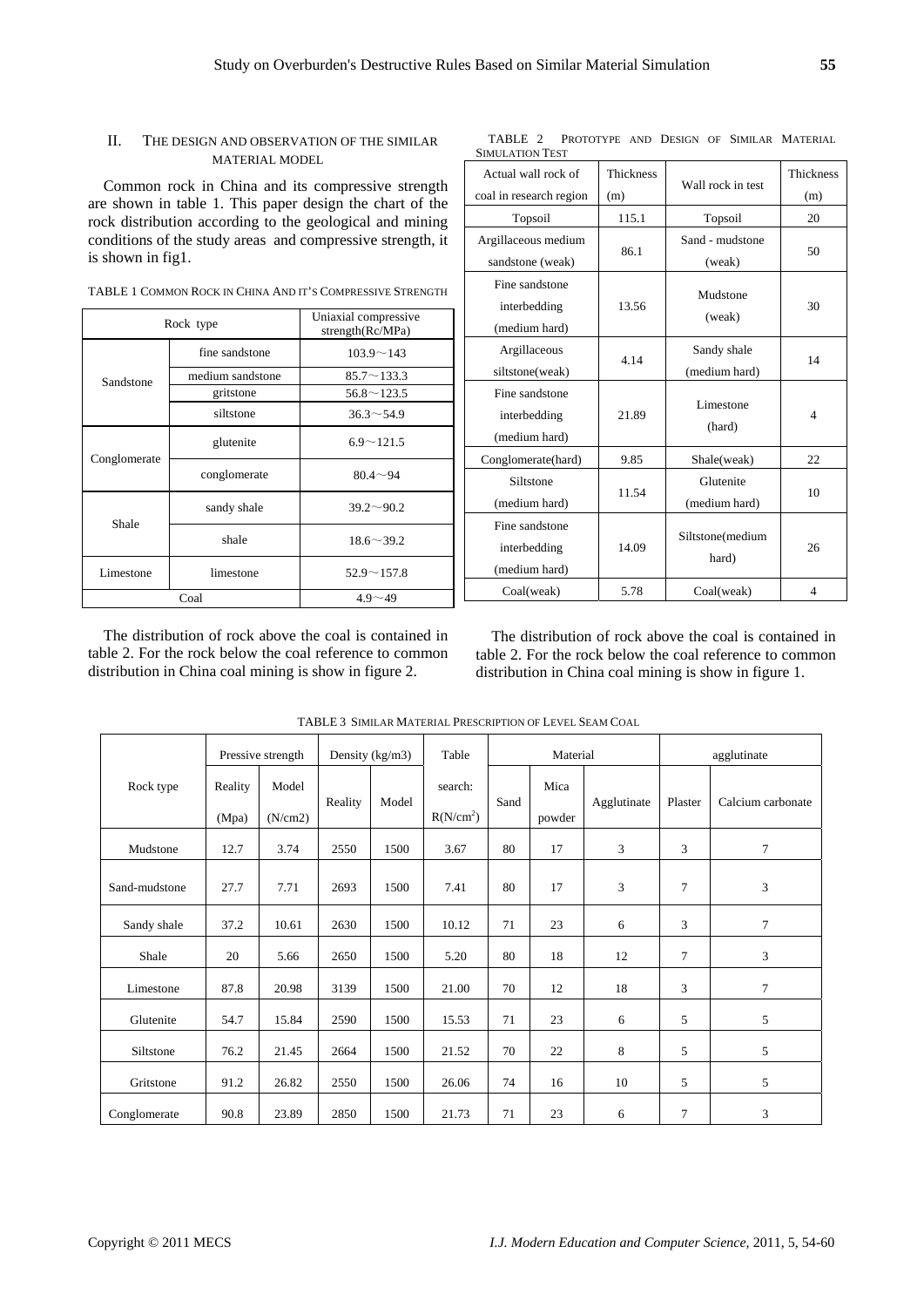The similarity coefficient is 1:200 between model and prototype. The length of the model support is 4m. The height and thickness of the model is 1.39m and 30cm. We can get the relationship between the time proportion and the model proportion according to the Newton laws and the similarity coefficientof the rock movement:  $\alpha_i = \sqrt{\alpha_i}$ , the model proportion is 1:200, the time proportion is 1:14. Its mining progress is 20cm/d, the length of mining is 2m and coal thickness is 2cm according to the mining progress 2.8m/d. The prescription of similar material is defined according to the quality and compressive strength of the main rock. The prescription of similar material is shown in table 3.

 This paper get the monitor data with 3D optical points measurement system called Digital close ranged industrial photogram metric, the composition is shown in Figure 3. The principle of close range industry photogram metric is use a high resolution digital camera take several photos for the workpiece, through survey software calculate 3-d coordinate of key points in on the workpiece. When be used to observe motional objects digital close range industry photogram metric is called video photogram metric, such as video photogram metric model deformation can survey dynamic movement, deformation and attitude. It includes single cameral and two cameral two forms; it has virtue of high precision, non-contact and portable. What's more, it's rapid, efficient and slow to interference of temperature change and shock.



Fig.1 Similar material simulation experiment of horizontal coal seam



Fig.2 Surveying point distribution map on similar material simulation model



Fig.3 The composition of XJTUDP

#### III. THE DYNAMIC RESULT OF OVERLYING STRATA **SUBSIDENCE**

Draw the subsidence curve with observation result and plot the charts selecting 5 different mining progresses when mining progress are 72m, 140m, 206m, 272m and 374m from fig.1.



Fig.4 The subsidence curve of each surveying line when mining 72m



Fig.5 The subsidence curve of each surveying line when mining 140m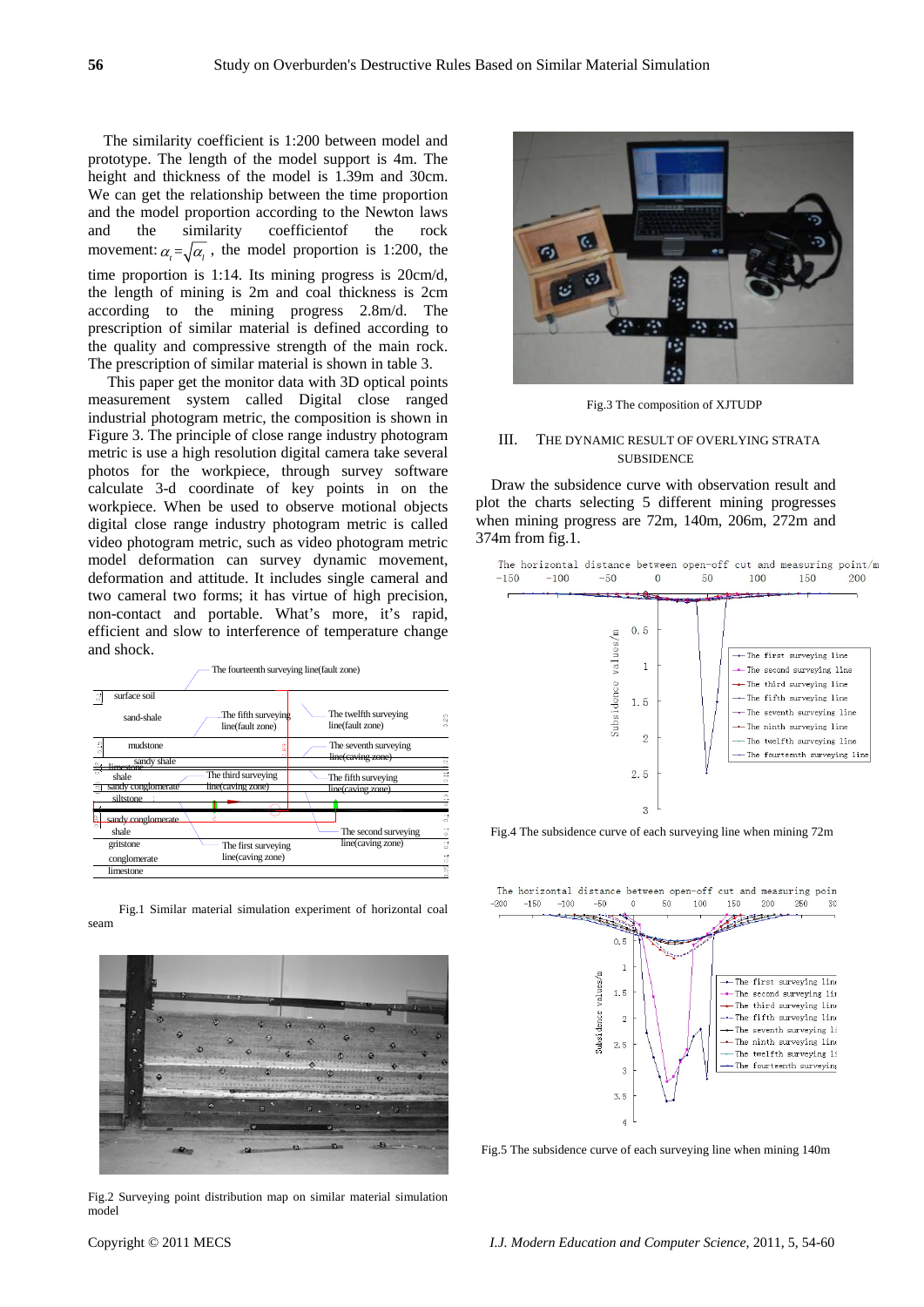

Fig.6 The subsidence curve of each surveying line when mining 206m



Fig.7 The subsidence curve of each surveying line when mining 272m



The horizontal dista open-off and uring point/  $-200$  $-100$  $\Omega$ 100 200 300 400 500

Fig.8 The subsidence curve of each surveying line when mining 374m

See fig 4-8. Chart 8 is the final subsidence curve and the other 4 charts express representative mining progress according to the rock destruction characteristics and adjacent observation periods when it is mining. From the charts, we can get 8 different curve based on the different dynamic subsidence laws. Through the dynamic subsidence curve, we can get the laws of the continuity, boundary angle, displacement angle change, and subsidence basin change laws.

#### IV. THE DYNAMIC SUBSIDENCE LAWS ANALYSIS OF THE INTERNAL OVERLYING STRATA

#### *A. The subsidence continuity analysis*

According to different subsidence curve of each The fourteenth surveying line terrene, if the curve is smooth the subsidence is continuous; the rock of this part exist cross and fracture if the curve has mutation. Therefore, High degree of fault can be determined. For example, in the chart 4, when mining progress is 72m, a small part points of the curve 1 appear great subsidence and this appearance show that falling fault zone arrive at this position; from the chart 5, when mining progress is 140m, the height of the crack arrive at the second observation line and the other curves above the fourth curve is the typically symmetric subsidence curves; from the other charts, when mining progress is 206m, 272m, 374m, their subsidence value become bigger and bigger gradually, the subsidence of the observation line close to the mined areas is abnormal, and the subsidence value of the integral rock mass is abnormal and decreasing from bottom to top. The area close to the mined-out area appears greatly loose that the value of the subsidence is abnormal; the integral The fourteenth surveying linghovement show well in the upper areas of the overlying strata. But the height of the crack is increasing along with the mining progress. For example, when mining progress is 206m, the height of the crack appear on the seven observation line; when mining progress is 272m and 374m, the height of the crack appear on the nine observation line. The table 4 show the different crack height at the different mining progresses (from the roof of coal seam).

TABLE 4 THE HIGH OF CAVING ZONE AT DIFFERENT MINING LENGTH (FROM COAL SEAM ROOF)

| <b>Mining</b><br>position | The subsidence curve with<br>abrupt change fast from<br>coal seam roof | The high of caving<br>zone (from coal<br>seam roof) |
|---------------------------|------------------------------------------------------------------------|-----------------------------------------------------|
| 72m                       | The first surveying line                                               | 14m                                                 |
| 140m                      | The second surveying line                                              | 26m                                                 |
| 206m                      | The seventh surveying line                                             | 76m                                                 |
| 272m                      | The ninth surveying line                                               | 106m                                                |
| 374m                      | The ninth surveying line                                               | 106m                                                |

#### *B. The analysis of boundary angle and traveling angle*

The factors influencing the boundary angle and traveling angle are many and complex when it is mining. The main factors are lithology, mining height, coal thickness, mined-out area, mining progress, coal inclination, mining methods, roof managerial approach and times of repeated mining. The study emphasis is laws of the mining length, boundary below angle and angle of critical deformation in this paper. The main factor about dynamic analysis is mining progress and the extent of the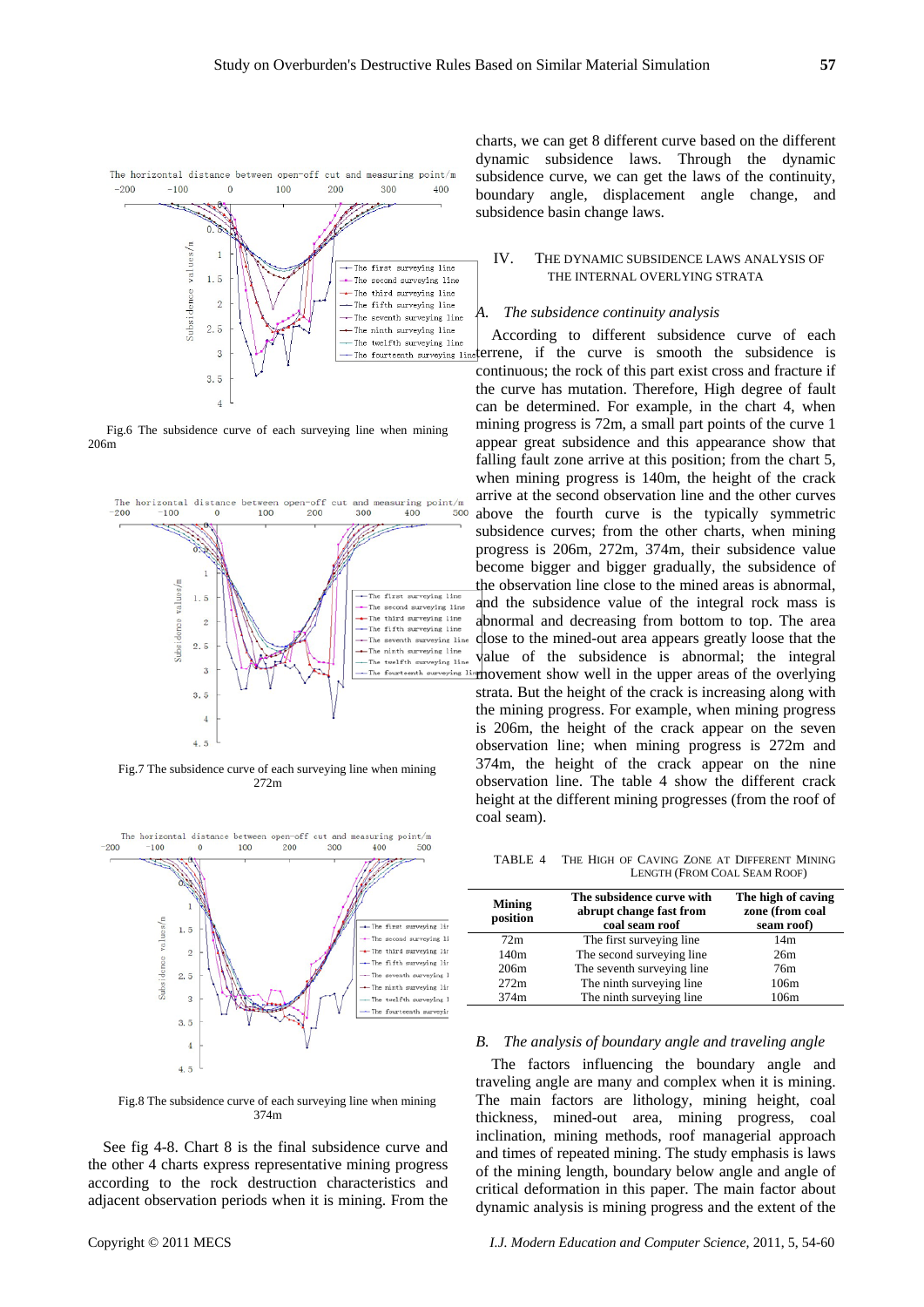cover rock on different mining length show greatly different. The stability of the cover rock has time effect when coal is mined so the boundary angle, moving angle and the mining progress are coterminous.

The boundary angle(  $\delta_0$ ): the included angle of the wired line about boundary point and mined-out area border and the level about virgin coal in the major crosssection of subsidence trough[1]. According to the dynamic subsidence curves, we can get boundary angle of different mining progress in different mining horizon. See table 5:

TABLE 5 BOUNDARY ANGLE WITH DIFFERENT MINING LENGTH AT EACH HORIZON

| Mining length                 | 72m          | 140m         | 206m         | 272m         | 374m         |  |
|-------------------------------|--------------|--------------|--------------|--------------|--------------|--|
| <b>Surveying line</b>         |              |              |              |              |              |  |
| The fourteenth surveying line | $69^\circ$   | $56^{\circ}$ | $54^\circ$   | $53^\circ$   | $53^\circ$   |  |
| The twelfth surveying line    | $71^\circ$   | $58^\circ$   | $55^{\circ}$ | $55^{\circ}$ | $55^{\circ}$ |  |
| The ninth surveying line.     | $63^\circ$   | $52^{\circ}$ | $51^\circ$   | $51^\circ$   | $50^{\circ}$ |  |
| The seventh surveying line.   | $80^{\circ}$ | $48^{\circ}$ | $47^\circ$   | $47^\circ$   | $47^\circ$   |  |
| The fifth surveying line.     | $76^{\circ}$ | $51^\circ$   | $50^\circ$   | $49^\circ$   | $49^\circ$   |  |
| The third surveying line.     | $85^\circ$   | $43^\circ$   | $42^{\circ}$ | $42^{\circ}$ | $42^{\circ}$ |  |
| The second surveying line     | $79^\circ$   | $67^\circ$   | $67^\circ$   | $66^\circ$   | $66^{\circ}$ |  |
| The first surveying line      | $69^\circ$   | $43^\circ$   | $38^\circ$   | $37^\circ$   | $37^\circ$   |  |

The boundary angle on the different observation lines go smaller with the mining progress and the value of the boundary angle go steady when the surface go full subsidence which is in accordance with the formerly experience. The connected curve by subsidence boundary points in the different horizon and same moment is not straight related to the rock lithology and rock thickness. The hard parts of rock mass are aleurolite, glutenite, arenaceous shale, and tithonian. The soft parts of the rock mass are mudstone, sand shale, arenaceous shale and shale. The Specific interpretation is chart 1. From bottom to the top the rock mass go harder and the horizon boundary angle goes bigger. The above conclusions show that the softer boundary angle has smaller boundary angle. The boundary angles of the second observation line closed to the mined-out area appear mutation because of the Layer thickness ratio of the adjacent horizon. Rock mass nearer to the mined-out areas appear greatly destruction. The location on the fifth and twelfth observation line has small boundary angle and smaller destruction because they approach to the mined-out areas. The boundary angles of the different horizon and different moment show on fig.9.

Displacement angle ( $\delta$  ): find three points  $i = 3 m m / m$ ,  $K = 0.2 \times 10^{-3} / m$  $\varepsilon = 2 m m / m$ , at inclined, curvature, horizontal deformation curve on main section, the angle between line connection the outside point with the goaf and the horizontal line is displacement angle[1].according to calculate methods of three deformation and definition of displacement angle, calculating three critical deformation value using the observation data of horizontal deformation, subsidence and distance between two point, we can determine the displacement angle and its value is show in table 6.



Fig.9 Curve line of boundary angle with different mining time at each horizon

TABLE 6 DISPLACEMENT ANGLE WITH DIFFERENT MINING LENGTH AT EACH HORIZON

| Mining length                 | 72m          | 140m         | 206m         | 272m         | 374m         |  |
|-------------------------------|--------------|--------------|--------------|--------------|--------------|--|
| <b>Surveying line</b>         |              |              |              |              |              |  |
| The fourteenth surveying line |              | $75^\circ$   | $67^\circ$   | $65^\circ$   | $61^\circ$   |  |
| The twelfth surveying line    |              | $72^{\circ}$ | $65^\circ$   | $61^\circ$   | $61^\circ$   |  |
| The ninth surveying line.     |              | $76^{\circ}$ | $63^\circ$   | $58^\circ$   | $58^\circ$   |  |
| The seventh surveying line.   |              | $68^\circ$   | $59^\circ$   | $56^{\circ}$ | $56^{\circ}$ |  |
| The fifth surveying line.     |              | $73^\circ$   | $62^{\circ}$ | $56^{\circ}$ | $56^{\circ}$ |  |
| The third surveying line      |              | $69^\circ$   | $58^\circ$   | $54^\circ$   | $53^\circ$   |  |
| The second surveying line     |              | $79^\circ$   | $72^{\circ}$ | $72^{\circ}$ | $71^\circ$   |  |
| The first surveying line.     | $74^{\circ}$ | $66^{\circ}$ | $58^\circ$   | $52^{\circ}$ | $52^{\circ}$ |  |



Fig.10 Curve line of displacement angle with different mining time at each horizon

From the table 6, the moving angles of the different horizon go smaller with the mining progress. The moving angle of different horizon has some changes at the same moment but the integral trend is very close. See the visual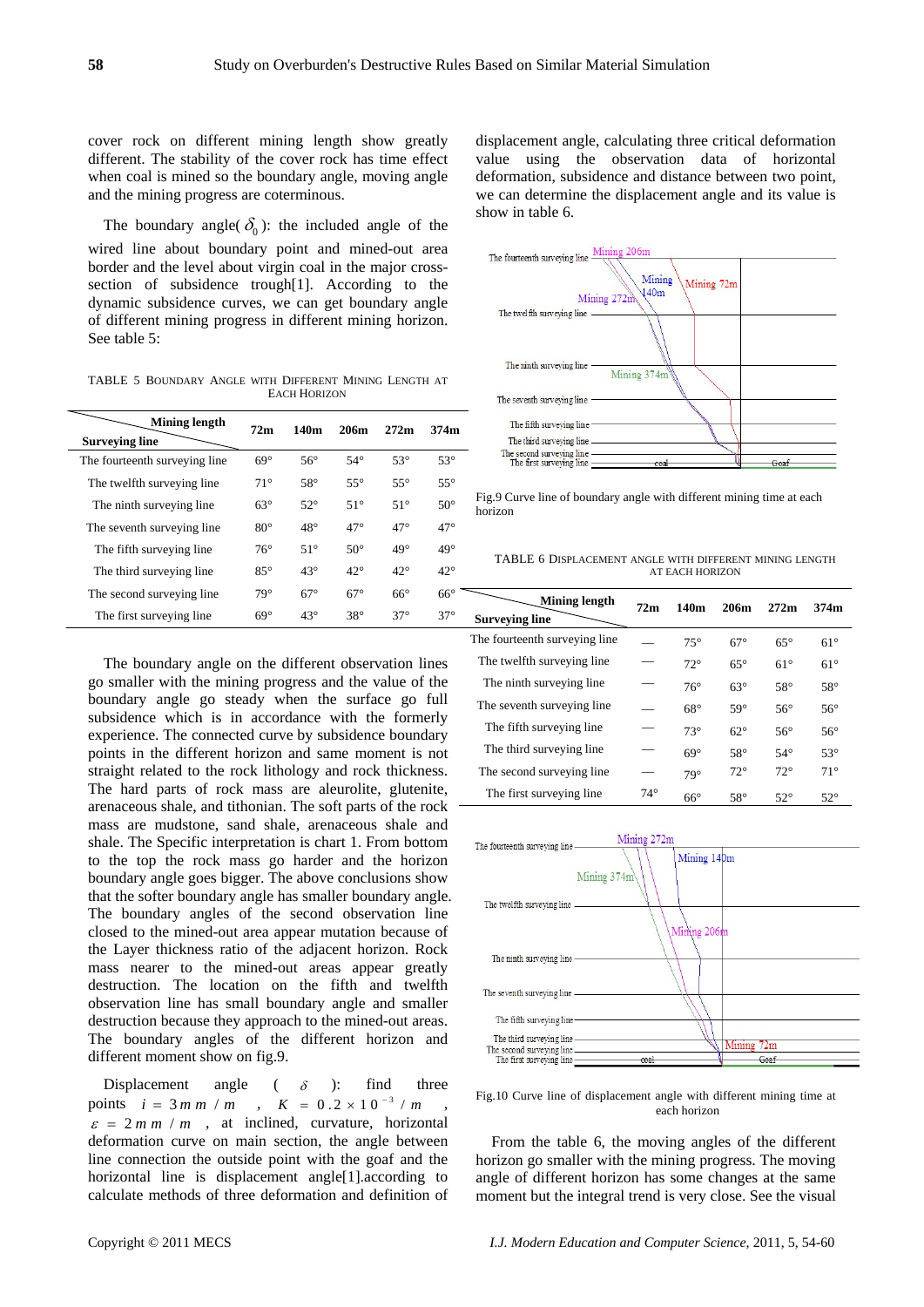fig.10. The rock moving angles are got by the all observation lines so the destroyed extent of the rock mass is little and the moving angle of the first observation is 74°when mining progress is 72m and the angle of the other horizon can not be got. With the greater extent of the rock mass the moving angle go smaller but the laws of the moving angle is in accordance with the boundary angle above this subsection.

### *C. Volume of subsidence basin analysis*

The subsidence basin's formatting is a dynamic process, during the underground mining the subsidence basin is constantly expanding. As to the end of mining, the surface is still sinking, after a time the subsidence is formed. For the bedded ore-body, It's goaf roughly like a regular rectangle, when full mining the subsidence basin is locate on the goaf, and it's range much large than goaf; the ground movement and deformation on main section is biggest; in horizontal core seam mining the contour of surface subsidence is to goaf symmetry center ellipse[1]; in this paper the similar material model is plane, the length of model is 4 m, the height if mode is 1.39m,the width of model is 0.3 m, and we select the main section to do our research. According to subsidence curves, drawing with AutoCAD, we can get the volume of rock in different surveying line. The result of compare it with corresponding goaf volume is follow as Table 7.

TABLE 7 THE COMPARISON TABLE OF THE VOLUME OF SUBSIDENCE BASIN AND GOAF AT DIFFERENT POSITION

| Mining length                                                                  |                           | 72m   | 140m  | 206m  | 272m  | 374m  |
|--------------------------------------------------------------------------------|---------------------------|-------|-------|-------|-------|-------|
| The volume of goaf/ $m3$                                                       |                           | 17280 | 33600 | 49440 | 65280 | 89760 |
|                                                                                | 14th<br>$line/m^3$        | 664   | 5508  | 16111 | 33315 | 55451 |
| The<br>volume of<br>strata<br>subsidence<br><sub>on</sub><br>surveying<br>line | 12th line<br>$\rm /m^3$   | 596   | 4840  | 15415 | 32399 | 54481 |
|                                                                                | 9th line $\rm /m^3$       | 715   | 4921  | 16186 | 32059 | 54267 |
|                                                                                | 7th line $\text{/m}^3$    | 349   | 4521  | 15367 | 32235 | 53635 |
|                                                                                | 5th line/ $m^3$           | 393   | 4995  | 19361 | 33071 | 52888 |
|                                                                                | $3th$ line/m <sup>3</sup> | 249   | 4796  | 20246 | 37120 | 53698 |
|                                                                                | 2th line/ $m^3$           | 334   | 11264 | 21403 | 36530 | 49539 |
|                                                                                | 1th line/ $m^3$           | 2718  | 17949 | 28905 | 46867 | 64320 |

TABLE 8 RATIONS OF THE VOLUME OF STRATA SUBSIDENCE AND GOAF OF EACH SURVEYING LINE AT DIFFERENT TIME (%)

| Mining length                                                                           |           | 72m   | 140m  | 206m  | 272m  | 374m  |
|-----------------------------------------------------------------------------------------|-----------|-------|-------|-------|-------|-------|
| The volume of goaf/ $m3$                                                                |           | 17280 | 33600 | 49440 | 65280 | 89760 |
| Rations of<br>the volume<br>of strata<br>subsidence<br>and goaf on<br>surveying<br>line | 14th line | 3.8%  | 16.4% | 32.6% | 51.0% | 61.8% |
|                                                                                         | 12th line | 3.5%  | 14.4% | 31.2% | 49.6% | 60.7% |
|                                                                                         | 9th line  | 4.1%  | 14.7% | 32.7% | 49.1% | 60.5% |
|                                                                                         | 7th line  | 2.0%  | 13.5% | 31.1% | 49.4% | 59.8% |
|                                                                                         | 5th line  | 2.3%  | 14.9% | 39.2% | 50.7% | 58.9% |
|                                                                                         | 3th line  | 1.4%  | 14.3% | 41.0% | 56.9% | 59.8% |
|                                                                                         | 2th line  | 1.9%  | 33.5% | 43.3% | 56.0% | 55.2% |
|                                                                                         | 1th line  | 15.7% | 53.4% | 58.5% | 71.8% | 71.7% |

From table 7 we can get that the volume of goaf, the failure of overburden strata is increased with the mining, and gradually transmission to ground, as the result the volume of rock subsidence is increased in order. Affected by the large range of subsidence basin, at the same surveying time on the first observation line the subsidence volume is largest, on different line the subsidence volume is different and especially on the 14th surveying line the ground sink volume is largest. The Rations of the volume of strata subsidence and goaf of each surveying line at different moments (%) is following in Table 8.

From table 8, the rations of the volume of subsidence basin and goaf of surface are from 3.84% to 61.78%. The rations acceleration was from slow increase in prophase to active subsidence stage in middle, and tends to become smaller then close to stable at the end. The other change law of the volume of different strata subsidence at different time is the same with it. When mining 374m, the rations of the volume of strata subsidence and goaf of 1 and 2 surveying line was less than it when mining 272m, it show that caving zone appeared gap and compacted later. All of these show that the degree of overburden strata failure and broken expand compaction of strata in the process of coal mining.

According to the subsidence curve distribution of each surveying at different time, selected rations of the volume of strata subsidence and goaf of each surveying line when mining 206m to analyze. The ration was from 58.47% at the most deep horizon to about 32% at bend zone horizon. All the volume of strata subsidence which close to the surface have not difference, because the strata movement was tend to integrity, each of maximum subsidence and the range of subsidence boundary are all minimal difference, so this part of rations are all minimal difference. And the rations of the volume of strata subsidence and goaf of some surveying line which close to the goaf are change greatly, it show that overburden strata which the closer to the goaf the destructiveness more violent, and broken expand compaction of strata is more stronger. The other change law at different time is the same with it.

#### V. CONCLUSIONS

According to the study area of the similar material simulation, analysis on the subsidence curve of overburden strata, as the conclusions follow:

 (1) With coal seam mining, overburden destruction belt progressive development upward. Finally, the height of fracture development is 108m.

(2) Under the influence of the speed of the coal mining, the boundary angle and displacement angle with different mining length at each horizon have wave properties, but maintain the overall trend: boundary angle was from 70° to 55°, displacement angle was from nothing to the end of 63°.